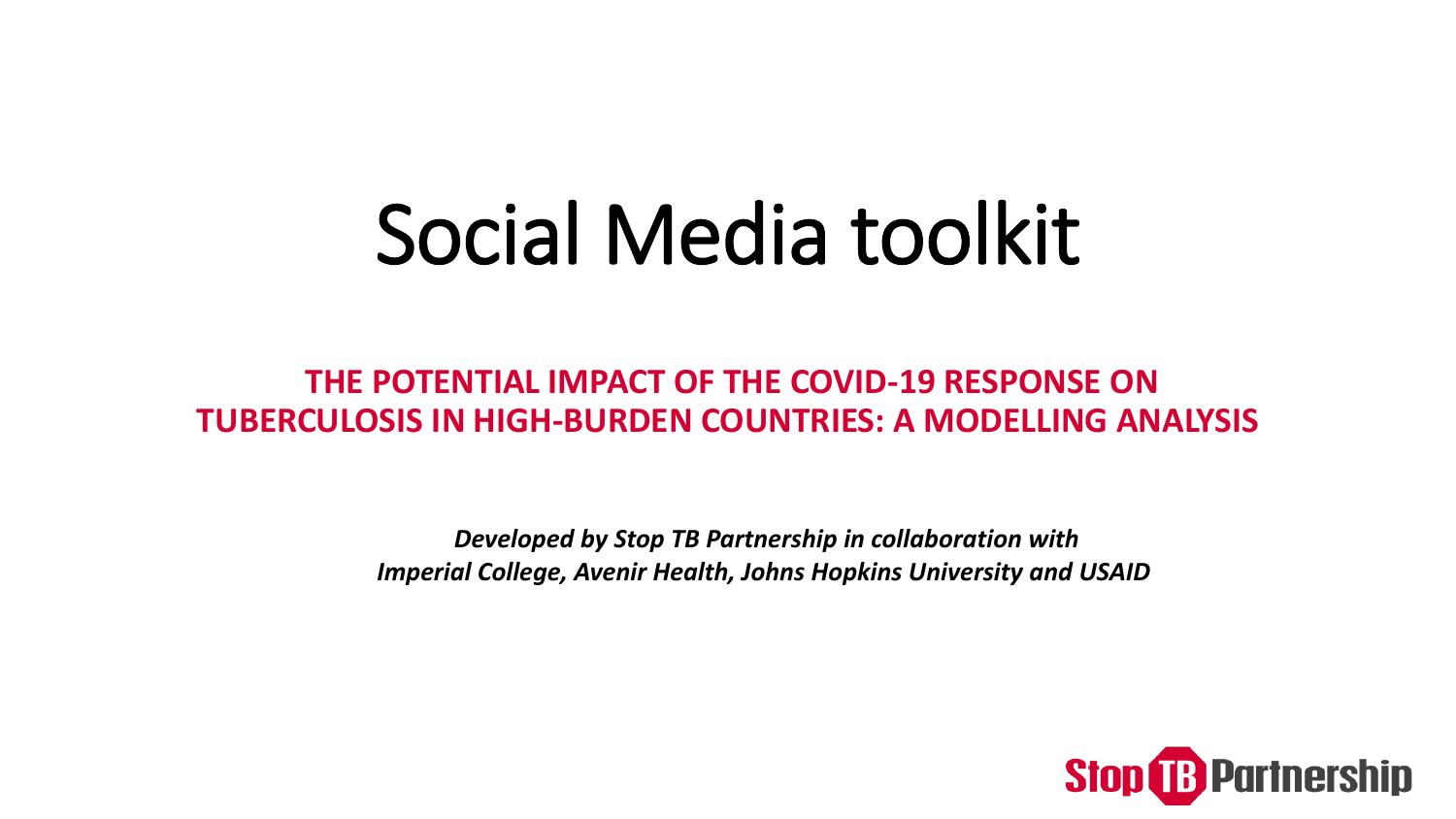### Suggested social media messages

- New modeling study released today by @StopTB, @imperialcollege, @AvenirHealth, @JohnsHopkins, shows additional 6.3 million people will develop TB by 2025 due to impact of #COVID19. Find out more:<https://bit.ly/2YvgrKu> #EndTB #FightCOVID19
- New modeling study released today by @StopTB, @imperialcollege, @AvenirHealth, @JohnsHopkins, shows additional 1.4 million TB deaths by 2025 due to #COVID19 related disruptions of TB services. Find out more: <https://bit.ly/2YvgrKu> #EndTB #FightCOVID19
- Unless we act now, 5-8 years of progress in the fight against TB could be lost during the #COVID-19 pandemic. Find out more:<https://bit.ly/2YvgrKu> #EndTB #FightCOVID19
- New analysis conducted by @StopTB in partnership with @imperialcollege, @AvenirHealth, @JohnsHopkins & @USAID supports call for maintaining #TB diagnosis, treatment and prevention services during the #COVID19 pandemic. Find out more:<https://bit.ly/2YvgrKu>

#EndTB #FightCOVID19

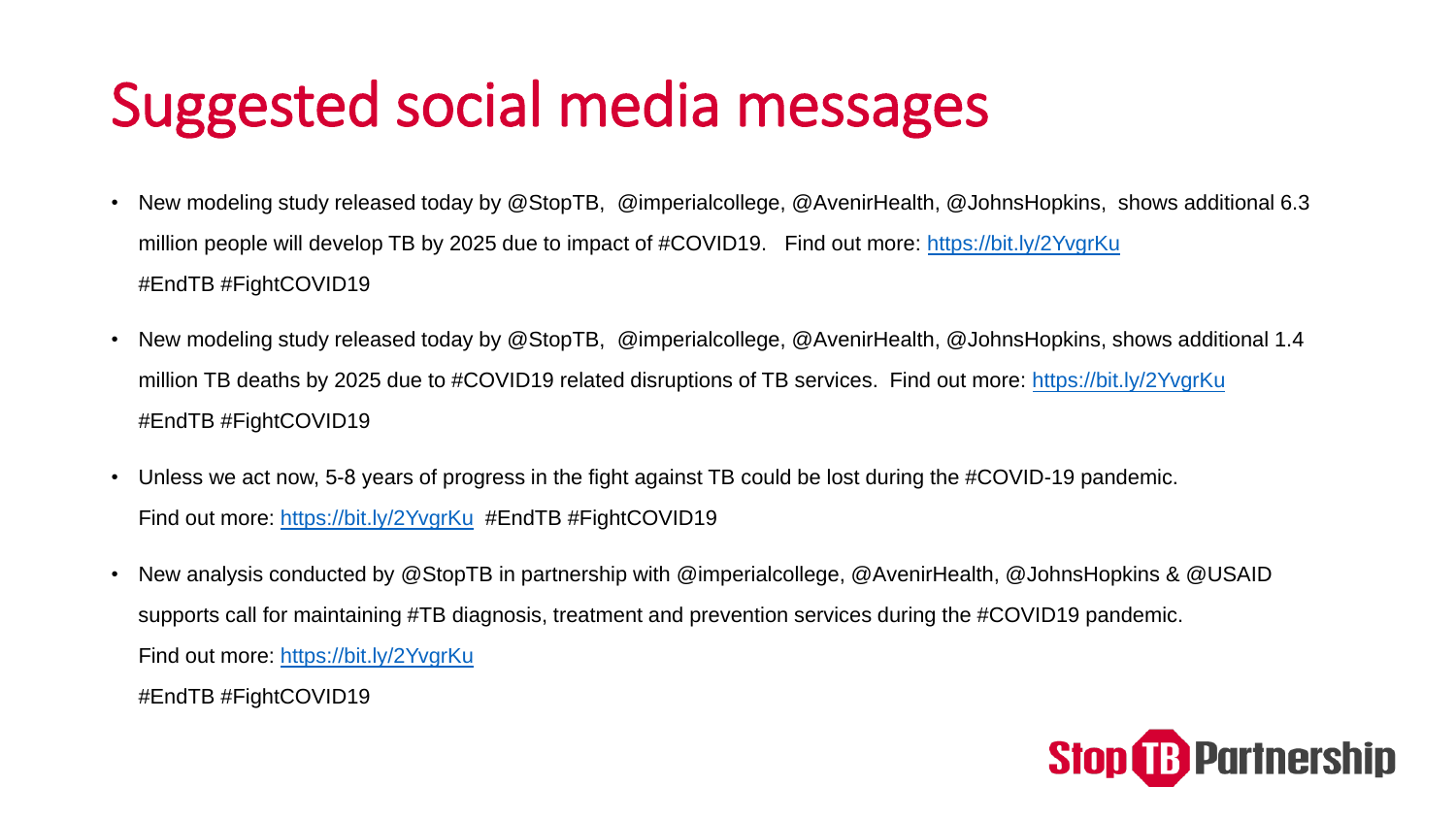## Suggested social media messages

- #COVID19 pandemic is threatening hard-won gains in the fight to #EndTB and setting the  $\bullet$  off track for meeting our global UN targets by 2022. Find out more: https://bit.ly/2YvgrKu
- To get back on track in our fight to #EndTB, we @StopTB call on world leaders to increase investment threefold in TB care and prevention.
- New modeling released today by @StopTB shows that unless TB services are maintained, an additional 511,000 people with TB could die in #India by 2025 due to #COVID19 lockdown and recovery. Find out more:<https://bit.ly/2YvgrKu>
- New modeling released today by @StopTB shows that unless TB services are maintained, an additional 15,800 people with TB could die in #Kenya by 2025 due to #COVID19 lockdown and recovery. Find out more: <https://bit.ly/2YvgrKu>
- New modeling released today by @StopTB shows that unless TB services are maintained, an additional 1578 people with TB could die in #Ukraine by 2025 due to #COVID19 lockdown and recovery. Find out more:<https://bit.ly/2YvgrKu>